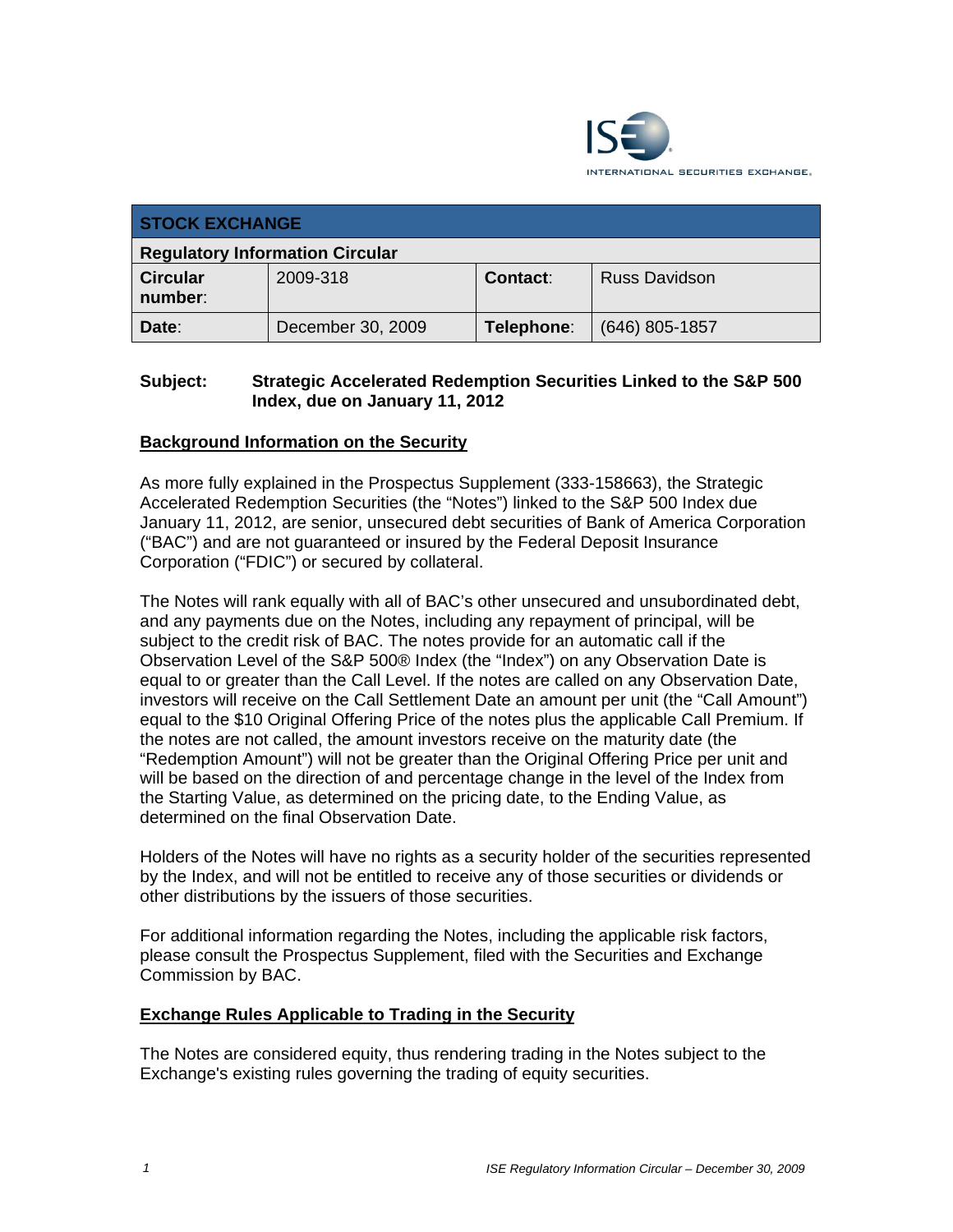# **Trading Hours**

Trading in the Notes on ISE is on a UTP basis and is subject to ISE equity trading rules. The Notes will trade from 8:00 a.m. until 8:00 p.m. Eastern Time. Equity Electronic Access Members (" Equity EAMs") trading the Notes during the Extended Market Sessions are exposed to the risk of the lack of the calculation or dissemination of underlying index value or intraday indicative value ("IIV"). For certain derivative securities products, an updated underlying index value or IIV may not be calculated or publicly disseminated in the Extended Market hours. Since the underlying index value and IIV are not calculated or widely disseminated during Extended Market hours, an investor who is unable to calculate implied values for certain derivative securities products during Extended Market hours may be at a disadvantage to market professionals.

## **Trading Halts**

ISE will halt trading in the Notes in accordance with ISE Rule 2101(a)(2)(iii). The grounds for a halt under this Rule include a halt by the primary market because it stops trading the Notes and/or a halt because dissemination of the IIV or applicable currency spot price has ceased, or a halt for other regulatory reasons. In addition, ISE will stop trading the Notes if the primary market de-lists the Notes.

## **Suitability**

Trading in the Notes on ISE will be subject to the provisions of ISE Rule 2123(l). Members recommending transactions in the Notes to customers should make a determination that the recommendation is suitable for the customer. In addition, members must possess sufficient information to satisfy the "know your customer" obligation that is embedded in ISE Rule 2123(l).

Equity EAMs also should review FINRA Notice to Members 03-71 for guidance on trading these products. The Notice reminds members of their obligations to: (1) conduct adequate due diligence to understand the features of the product; (2) perform a reasonable-basis suitability analysis; (3) perform customer-specific suitability analysis in connection with any recommended transactions; (4) provide a balanced disclosure of both the risks and rewards associated with the particular product, especially when selling to retail investors; (5) implement appropriate internal controls; and (6) train registered persons regarding the features, risk and suitability of these products.

**This Regulatory Information Circular is not a statutory Prospectus. Equity EAMs should consult the Trust's Registration Statement, SAI, Prospectus and the Fund's website for relevant information.**